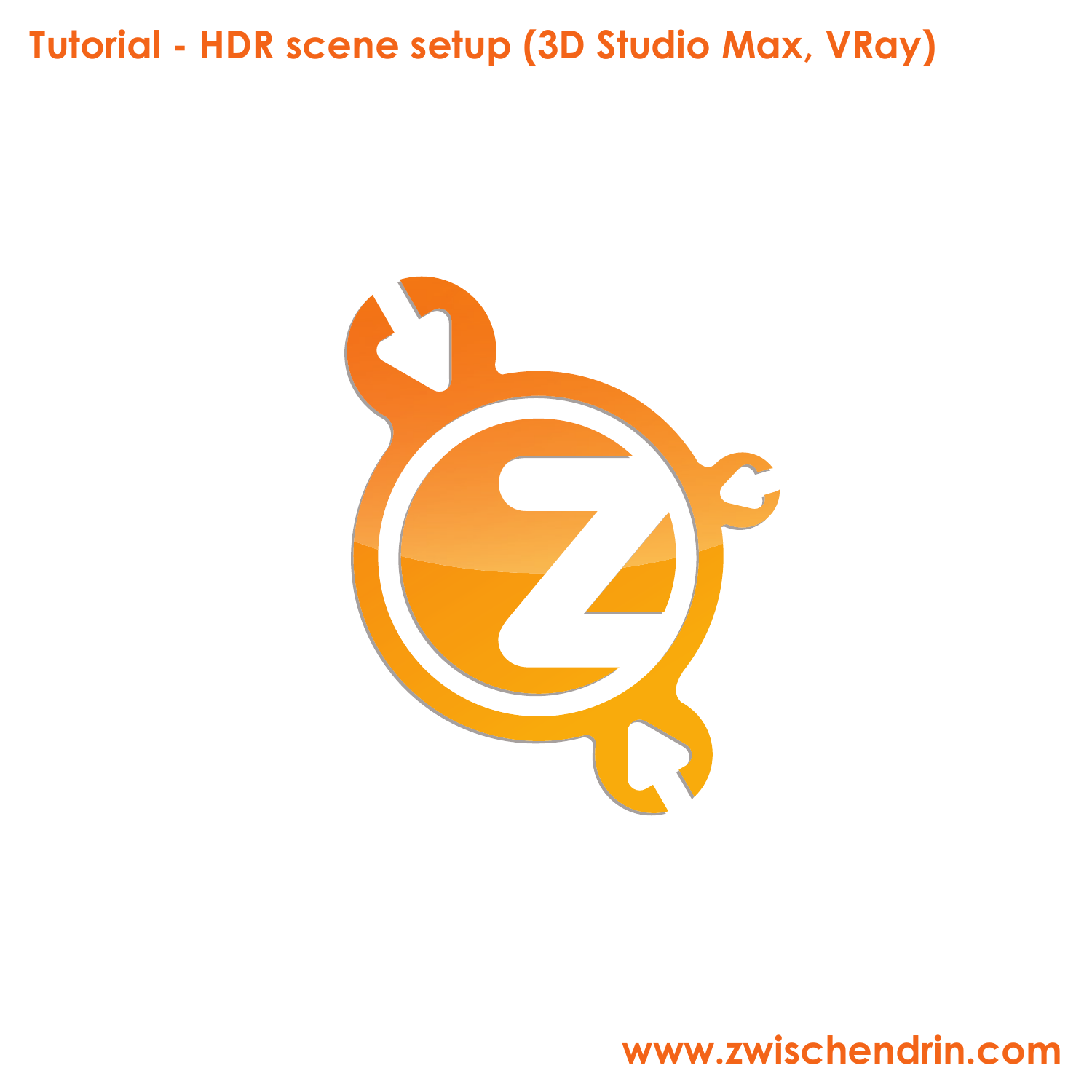

VRayDomeLight at [0,0,0]



Objects at world center

### **Set up your scene...**

First of all it is very useful to have your scene set up in real world units. This is necessary in order to rebuild the real lighting environment. Everything of the render engine (VRay in this tutorial) is using real world scaling to mimic real world conditions.

# **Let's start with a light...**

Doing High Dynamic Range renderings just needs one light source: the HDR file. The light we have to use is the VrayDomeLight, which guarantees nice lighting, shadows and caustics.

Put a VrayDomeLight at the world center [0,0,0] to prevent unwanted distortions of your HDRI.

# **Let's put something in...**

Your objects should also be placed at world center, because lighting conditions are recorded from one point (the camera lens).

### **No camera - no picture...**

To render the scene correctly we need a camera. We will use a VrayPhysicalCamera that behaves like a real world camera to do that job. The camera settings will be described later on.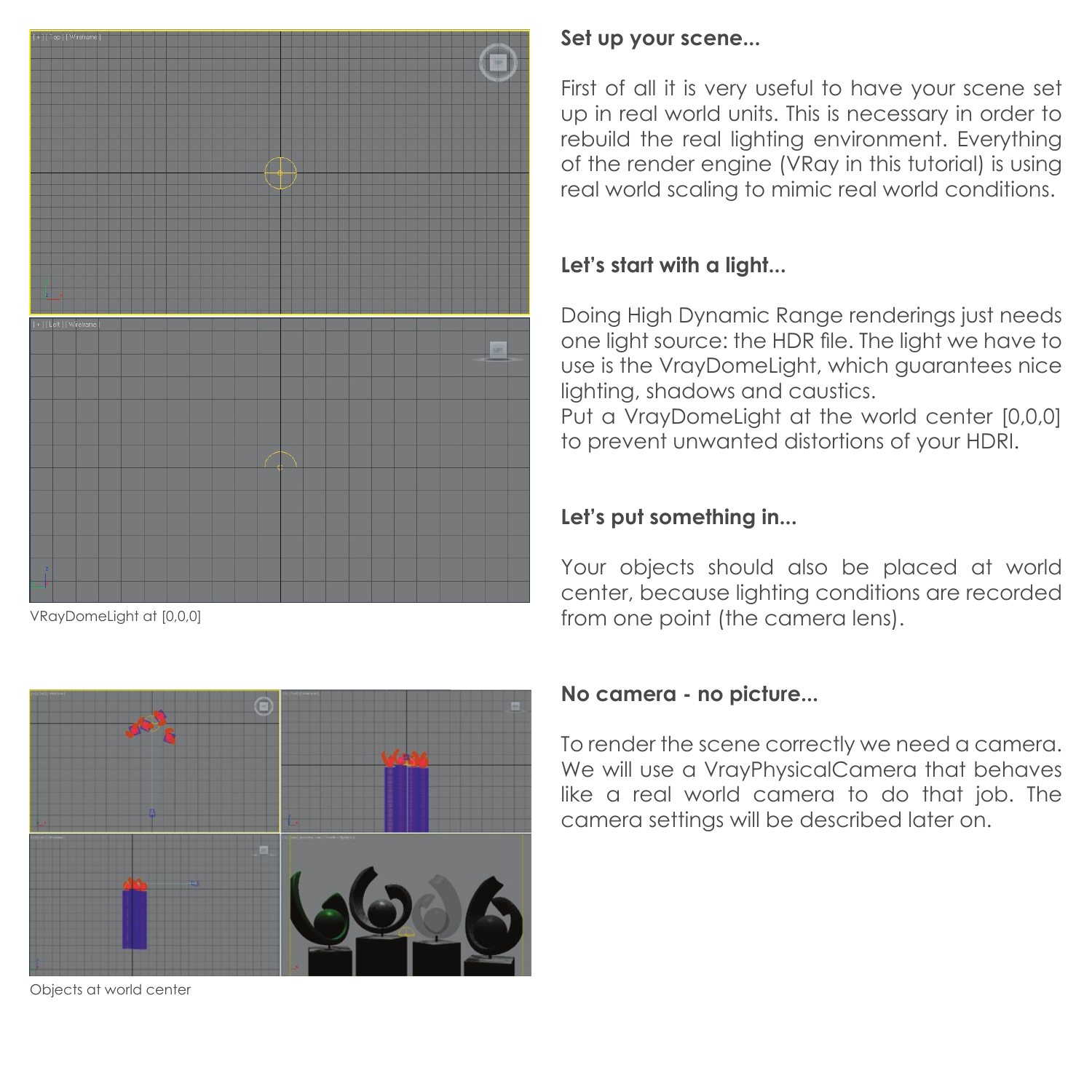



## **Set up the light...**

The light setup is not that hard to understand. Leave the *multiplier* at 1 to rebuild the original lighting. Activate *cast shadows* (default) to get shadows casted from the HDRI. Check *invisible* and uncheck *affect reflections* to hide the environment HDRI from being visible to your camera and the reflections on your object(s). This is important because we are using one blurry, downscaled image for lighting the scene and another full resolution image to be reflected in your materials.

#### Why is this neccessary?

Because doing it that way we gain much smaller rendertimes while we get less grainy renderings! You don't believe me? Just follow this tutorial and try it out!

The next thing to do is to put the HDRI into our VrayDomeLight. Check *use texture* and put a *VrayHDRI map* into the provided slot. The *resolution*  should not be set higher than the resolution of the actual HDRI. Our environment HDRIs (\*\_env.hdr) have a width of 360 pixels, so we put this value into that field.

If you are using a hemispherical HDRI from our website, you don't need to check *spherical (full dome)*, however, with spherical HDRIs you should check it to take the full image into account and get lighting from the ground.

The *target radius* and *emit radius* need some experimentation to get the best quality. The *emit radius* should cover the rendered scene. Look at the gizmo of the VRayDomeLight to discover that. *Target radius* should be about 1/3 of the emit radius to produce nice caustics.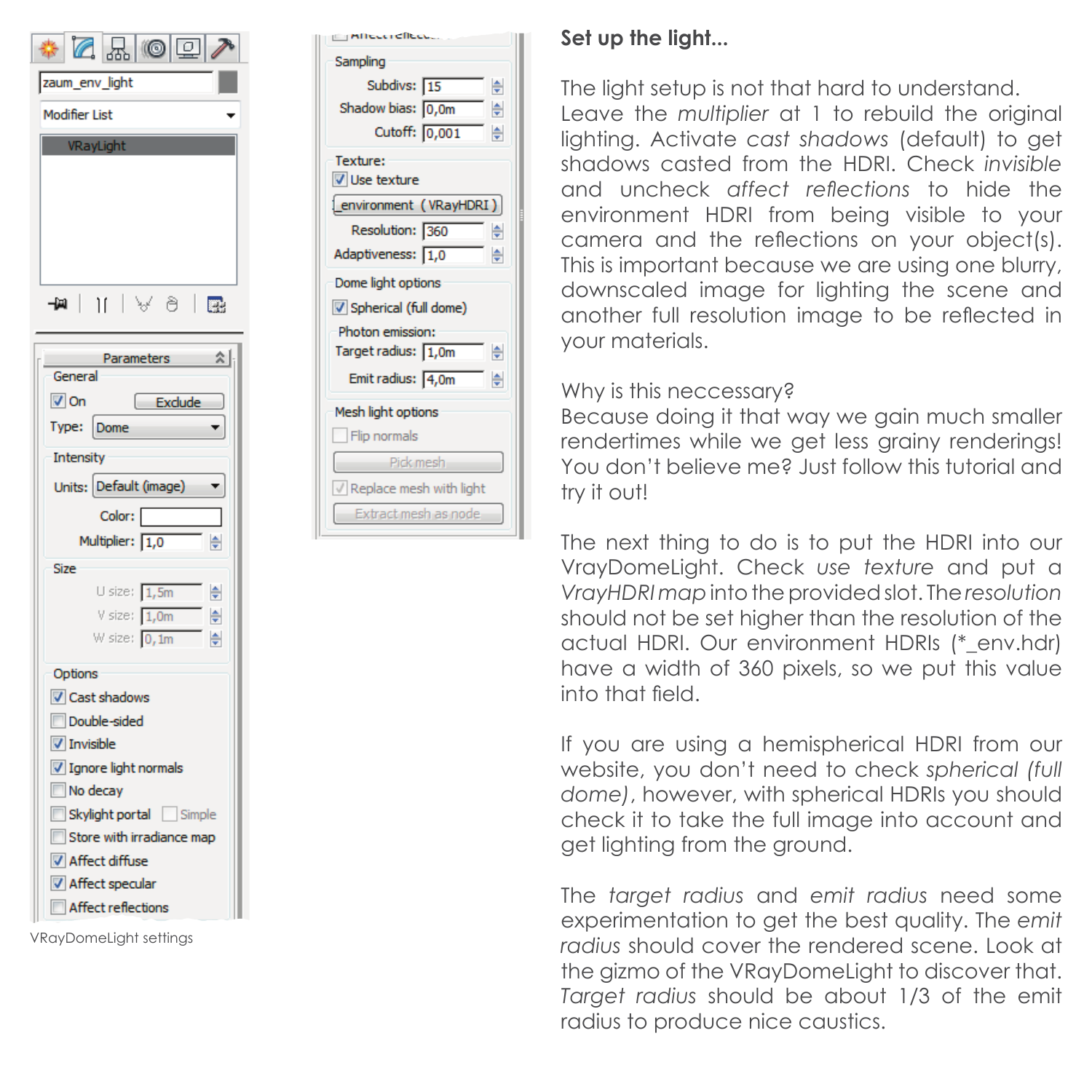| HDRI environment<br>VRayHDRI                                                                                                                                             |                                                                                                                       |  |
|--------------------------------------------------------------------------------------------------------------------------------------------------------------------------|-----------------------------------------------------------------------------------------------------------------------|--|
| durchgang01_env.hdr<br>HDR map:                                                                                                                                          | Parameters<br><b>Browse</b>                                                                                           |  |
| Overall mult: 1,0<br>슺<br>Render mult: 1,0<br>≑<br>Horiz. rotation: 0,0<br>츻<br>Flip horizontally V<br>Vert. rotation: 0,0<br>₩<br>$F$ lip vertically<br>Gamma: 1,0<br>₩ | Map type<br>Angular map<br>Cubic environment<br>Spherical environment<br>Mirrored ball<br>₩<br>Explicit map channel 1 |  |

Environment HDRI

#### **Set up the environment...**

Set up the *VrayHDRI map* as shown in the picture. It's done easily by dragging the newly created map from the VrayDomeLight settings onto the *material editor* and selecting *instance* .

Select *spherical environment* as your map type for our equirectangular environment maps from **www.zwischendrin.com** and select *flip horizontally* if you want to get an absolutely correct copy of our recorded environment.

Because we are using a physical camera to render our scene, we don't need to change the *overall multiplier* this time.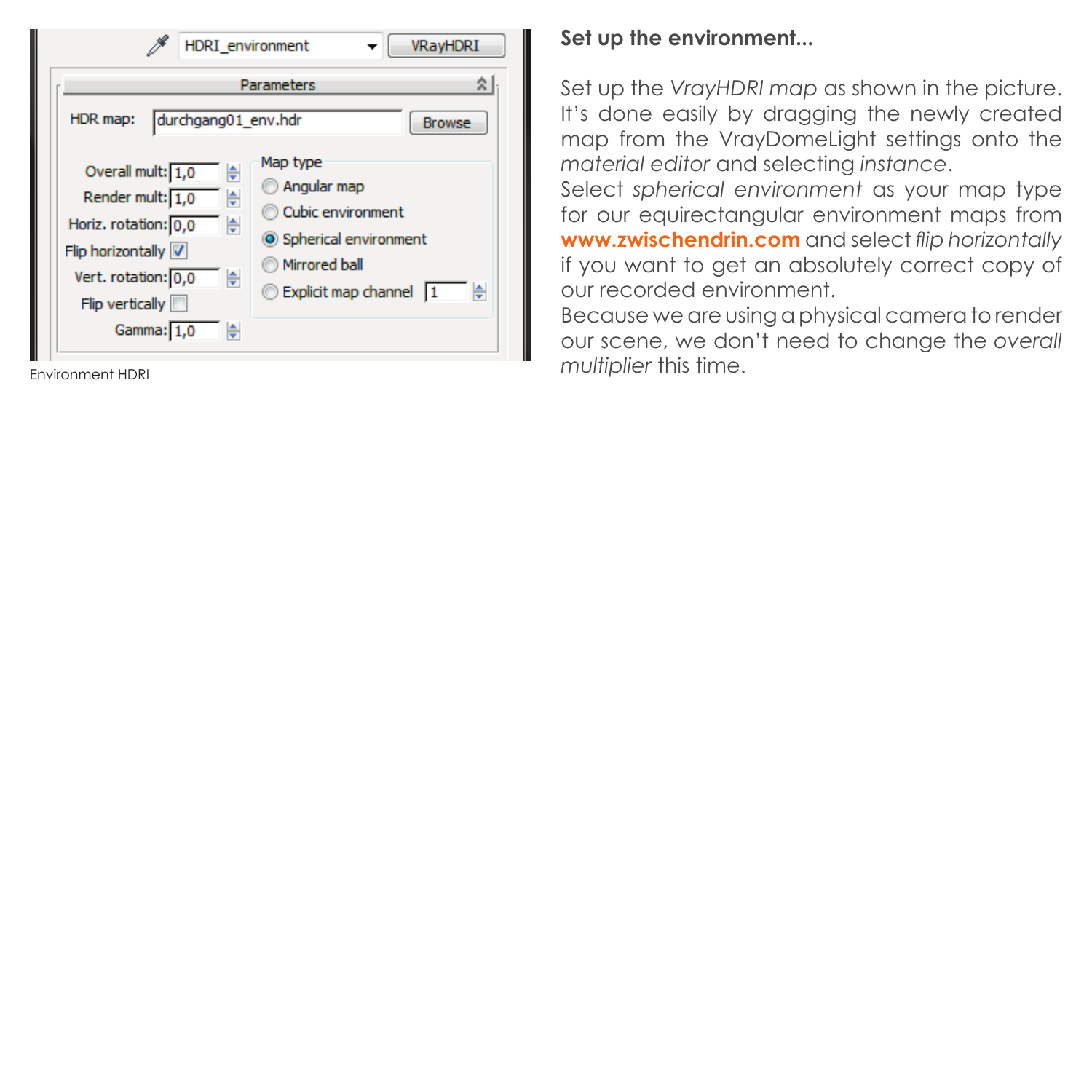| <b>HDRI</b> reflection<br>VRayHDRI                                                                                                                                       |                                                                                                                           |  |
|--------------------------------------------------------------------------------------------------------------------------------------------------------------------------|---------------------------------------------------------------------------------------------------------------------------|--|
| ⋩<br>Parameters<br>HDR map:<br>durchgang01.hdr<br><b>Browse</b>                                                                                                          |                                                                                                                           |  |
| Overall mult: 1,0<br>슺<br>Render mult: 1,0<br>슺<br>Horiz. rotation: 0,0<br>₩<br>Flip horizontally V<br>₩<br>Vert. rotation: 0,0<br>$F$ lip vertically<br>Gamma: 1,0<br>₩ | Map type<br>Angular map<br>Cubic environment<br>Spherical environment<br>Mirrored ball<br>₩<br>Explicit map channel<br>11 |  |

Reflection HDRI

| <b>M</b> <sub>3DS</sub> Environment and Effects |                          |                            |  |
|-------------------------------------------------|--------------------------|----------------------------|--|
| Environment                                     | <b>Effects</b>           |                            |  |
|                                                 | <b>Common Parameters</b> | 숬                          |  |
| Background:                                     |                          |                            |  |
| Color:                                          | <b>Environment Map:</b>  | V Use Map                  |  |
|                                                 |                          | HDRI_reflection (VRayHDRI) |  |
| Global Lighting:                                |                          |                            |  |
| Tint:                                           | Level:                   | Ambient:                   |  |
|                                                 | ≑<br> 1,0                |                            |  |

Environment settings

| V-Ray:: Environment                                        |                                                       |  |  |
|------------------------------------------------------------|-------------------------------------------------------|--|--|
| GI Environment (skylight) override                         |                                                       |  |  |
| Multiplier: $1,0$ $\Rightarrow$ $\Rightarrow$<br>$\Box$ On | IJ<br>None.                                           |  |  |
| Reflection/refraction environment override                 |                                                       |  |  |
| $V$ On                                                     | Multiplier: 1,0       HDRI_reflection (VRayHDRI)<br>V |  |  |
| Refraction environment override                            |                                                       |  |  |
| Multiplier: 1,0 승<br>$\Box$ On                             | J<br>None.                                            |  |  |

VRay environment render settings

## **Set up reflections and background...**

The next step is to create a new *VrayHDRImap*. Drag it onto the *environment map* slot in the *environment and effects* window of 3D Studio Max. Select *instance*.

Repeat this step, this time dragging the *VrayHDRImap* onto the *reflection / refraction environment override* slot of the *VRay environment render settings*. (You have to activate the checkbox in front of it first)

#### **Just for explanation...**

What we do here is the following:

Our VrayDomeLight gives us all the colors and lights from the HDR information saved in the HDRI. It is responsible for the shadows and caustics. Because we don't want the blurry image being reflected in our objects and as our background, we tell our light to be invisible and to not affect reflections. For background we will use our high resolution HDRI, so we put it into the background slot. We also override the reflections and refractions with this HDRI.

We could also put a backplate (from our ScenePacks, for example) into the background slot! This image does not have to be in high dynamic range, it can be a normal jpg, tga, png, tiff....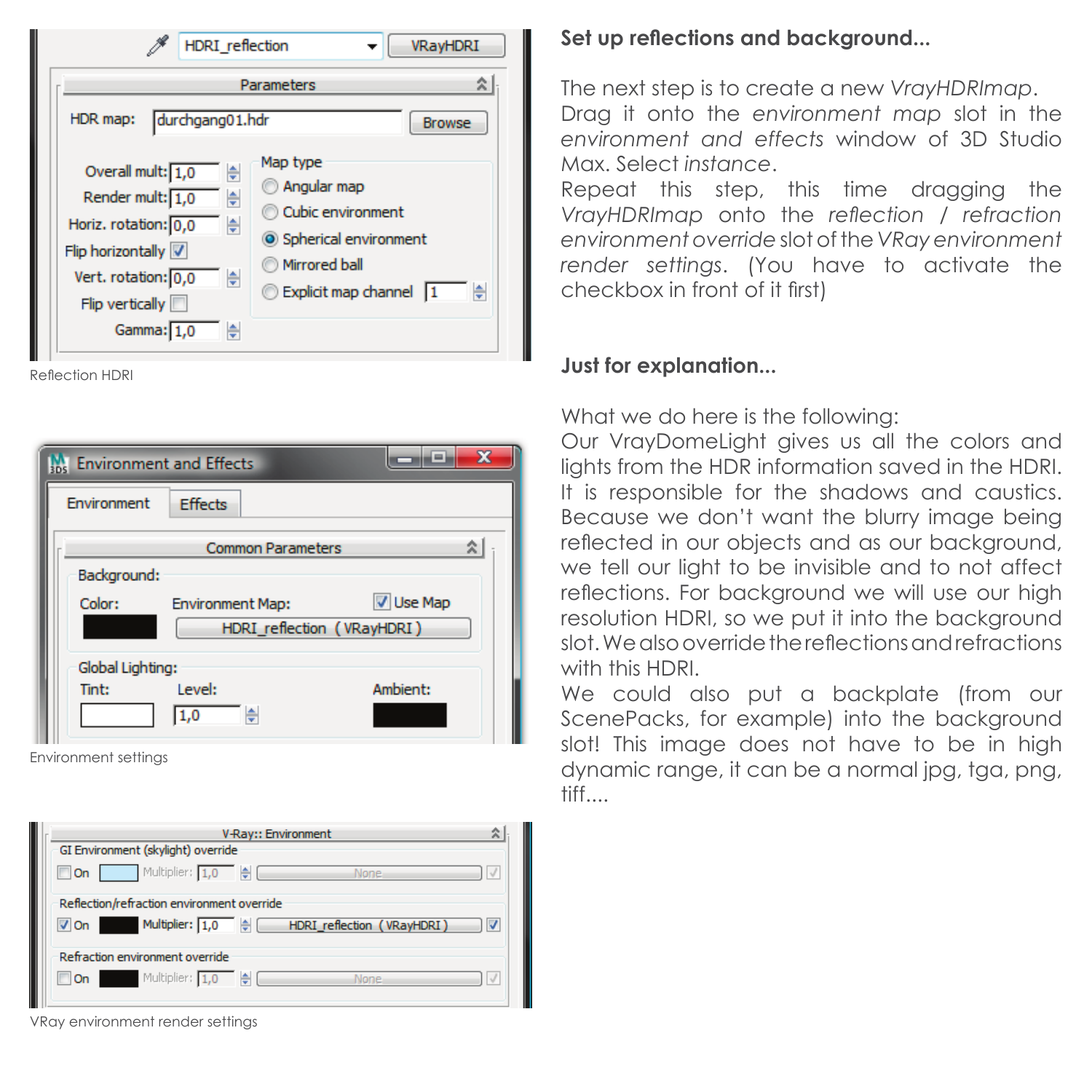| C<br>W © ©                                              |
|---------------------------------------------------------|
| zaum_testscene_cam                                      |
| Modifier List                                           |
| VRayPhysicalCamera                                      |
| <b>⊣</b> ¤। ∏ ∣∖∀ ⊜ ∣<br>殿                              |
| 쇠<br>Basic parameters                                   |
| type Still cam                                          |
|                                                         |
|                                                         |
| film gate (mm) 36,0<br>솢<br>focal length (mm) 52,0<br>≑ |
| ♦<br>zoom factor 1,0                                    |
| 슺<br>horizontal offset 0,0                              |
| ≑<br>vertical offset 0,0                                |
| f-number 2,8<br>슺                                       |
| target distance 1,3035<br>슺                             |
| distortion 0,0<br>♦                                     |
| distortion type Quadratic                               |
| vertical shift 0,0<br>솢                                 |
| horizontal shift 0,0<br>≑                               |
| Guess vert.   Guess horiz.                              |
| specify focus                                           |
| focus distance 0,2563                                   |
| exposure 7                                              |
| vignetting $\boxed{1,0}$<br>₩                           |
| white balance Neutral                                   |
| custom balance                                          |
| shutter speed (s^-1 50,0<br>≑                           |
| shutter angle (deg). 180,0<br>솢                         |
| ÷<br>shutter offset (deg) 0,0                           |
| 슺<br>latency (s) 0,0                                    |
| film speed (ISO) 64,0<br>≑                              |

**Set up the camera...**  $\mathbf{r}$  $\hat{z}$ For *film gate* you can choose 36mm for a full sensor ÷

측

츷

ᆃ

쇠

슦

쇠

₩

₩

**Bokeh** effects

Sampling

Miscellaneous

far dipping plane.... 500,0m

far env range........ 500,0m

near env range...... 0,0m

rotation (deg)........ 10,0

center bias........... 0,0

anisotropy............ 0,0

motion blur............ I subdivs............... 12

horizon line........... I near clipping plane.. 0,0m camera.

*Focal length* is your choice. In this example, the HDRI testscene, we set f-number to 2,8 to get those nice bokeh effects and nice depth of field.

Setup *shutter speed* like you would do it in a real world environment, matching the light situation of the chosen HDRI file.

Most of the time our HDRIs are shot with *film speed (ISO)* 64, so we select this number.

Activate the *blades* checkbox and set the number to 5 or 6. Give the bokeh effects some subtle *rotation* by setting *rotation (deg)* to 10.

Click *depth-of-field* to activate the depth of field and bokeh effects. Control the grain by increasing the *subdivs* value.

At the miscellaneous tab set the *far env range* to something relatively high. This value has effect on the blurryness of the depth of field.

VRayPhysicalCamera settings